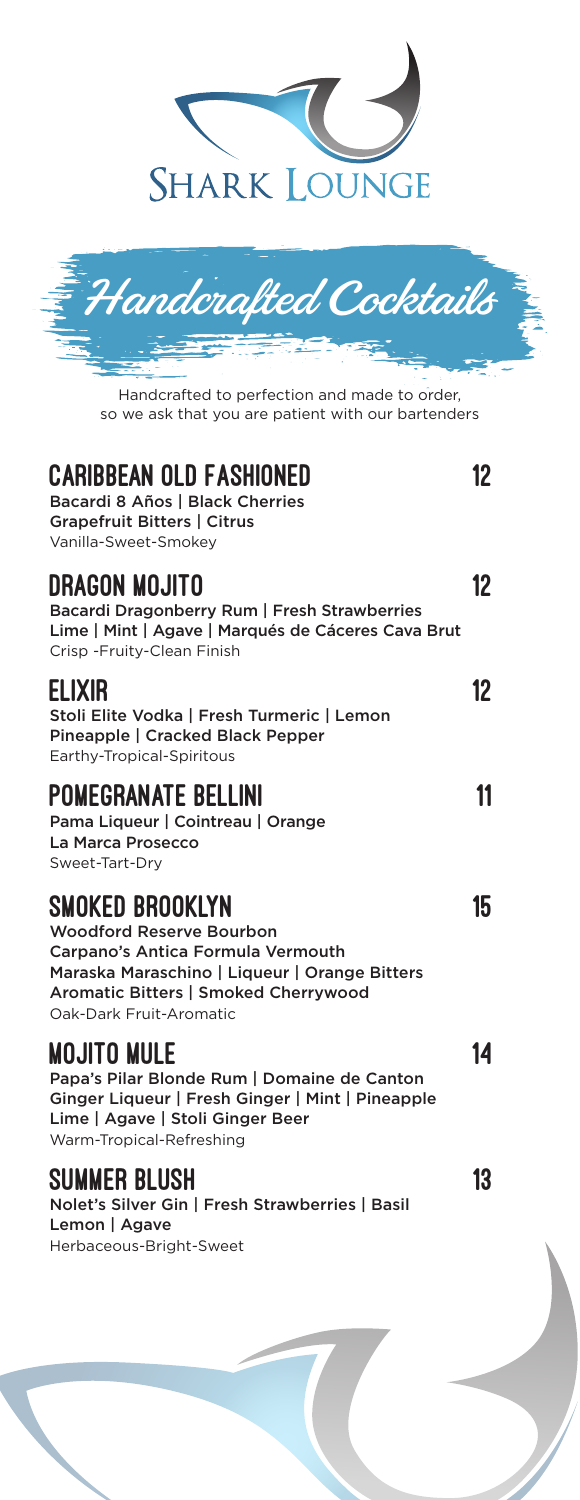



| <b>FROSE</b><br>Titos   Cape Mentelle Rose   Agave   Lime<br><b>Strawberry</b>                                       | 11 |
|----------------------------------------------------------------------------------------------------------------------|----|
| <b>RUBY RED SANGRIA</b><br>Bacardi   Pama Liqueur   Cranberry<br>Orange   House Select Red Wine                      | 9  |
| TROPICAL WHITE SANGRIA<br>Stoli Peach   Bacardi Grapefruit   Pineapple<br>Lemon   House Select White Wine            | g  |
| MAI TAI<br>Di Amore Amaretto   Bacardi Pineapple<br>Bacardi Gold   Bacardi Black   Lime   Pineapple                  | 10 |
| <b>TOWERING TEA</b><br>Stoli   Bombay   Bacardi Silver   El Jimador<br>Patron Citronge Orange Liqueur   Lemon   Cola | 12 |
| <b>MOSCOW MULE</b><br>Stoli Vodka   Lime   Orange Bitters<br><b>Stoli Ginger Beer</b>                                | 10 |
| <b>BLUE HAWAIIAN</b><br>Bacardi Pineapple   Stoli Citrus   Blue Curacao<br>Pineapple   Lemon   Lime                  | 10 |
| OLD FASHIONED<br>Bulleit Rye Whiskey   Sugar   Orange   Cherry<br><b>Aromatic Bitters</b>                            | 11 |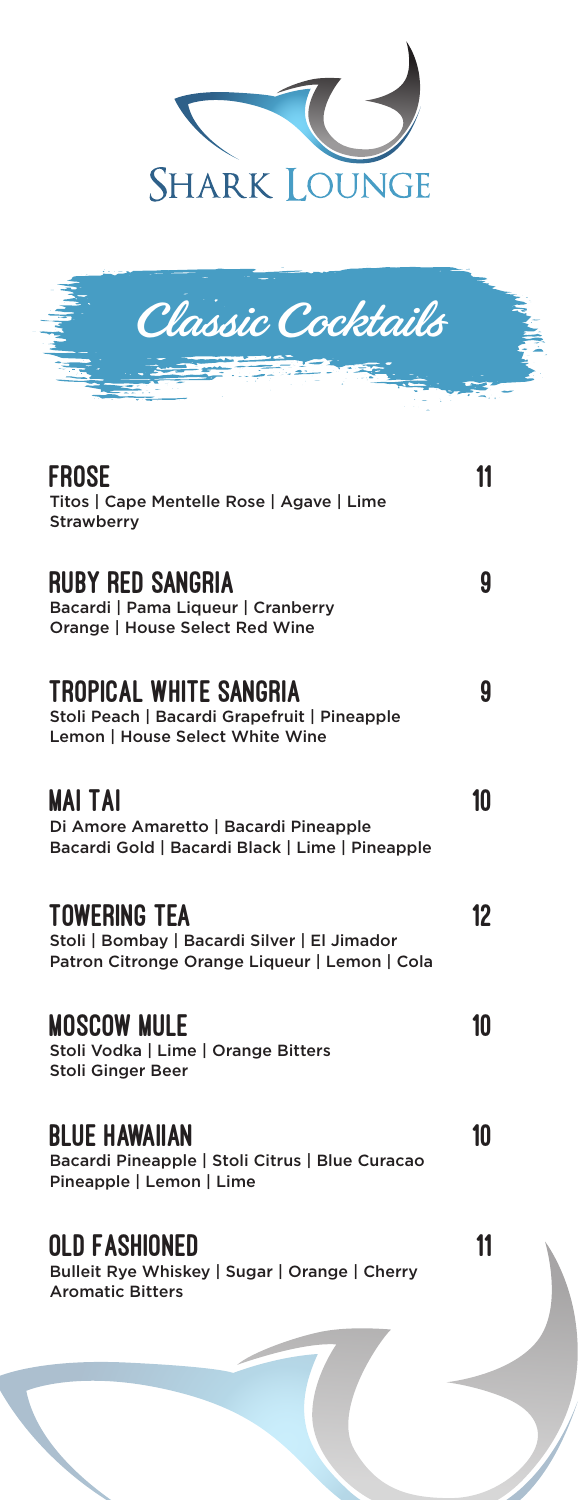



## DRAFT

| <b>BIG STORM PALM BENDER GULF COAST IPA</b><br>Tampa Bay, FL      |   |
|-------------------------------------------------------------------|---|
| <b>BUD LIGHT</b><br>St. Louis, MO                                 | 5 |
| CIGAR CITY FLORIDA CRACKER WHITE ALE<br>Tampa, FL                 |   |
| <b>CROOKED CAN MCSWAGGER'S OWN AMBER ALE</b><br>Winter Garden, FL |   |
| <b>GUINNESS DRAUGHT</b><br>Dublin, Ireland                        | 6 |
| MOTORWORKS MIDNIGHT ESPRESSO COFFEE PORTER<br>Bradenton, FL       |   |

## **BOTTLE**

Domestic

| <b>BUD LIGHT</b>                   | 4.5 |
|------------------------------------|-----|
| <b>BUDWEISER</b>                   | 4.5 |
| <b>MICHELOB ULTRA</b>              | 4.5 |
| O'DOUL'S (NON-ALCOHOLIC)           | 4.5 |
| <b>YUENGLING</b>                   | 4.5 |
| WHITE CLAW HARD SELTZER (ASSORTED) | 5.5 |
| Import                             |     |
| <b>CORONA</b>                      | 5.5 |
| <b>HEINEKEN</b>                    | 5.5 |
| <b>STELLA ARTOIS</b>               | 6   |
| Craft                              |     |
| ANGRY ORCHARD CRISP APPLE CIDER    | 5.5 |
| <b>BLUE MOON</b>                   | 5.5 |

SWAMP APE DOUBLE IPA 8